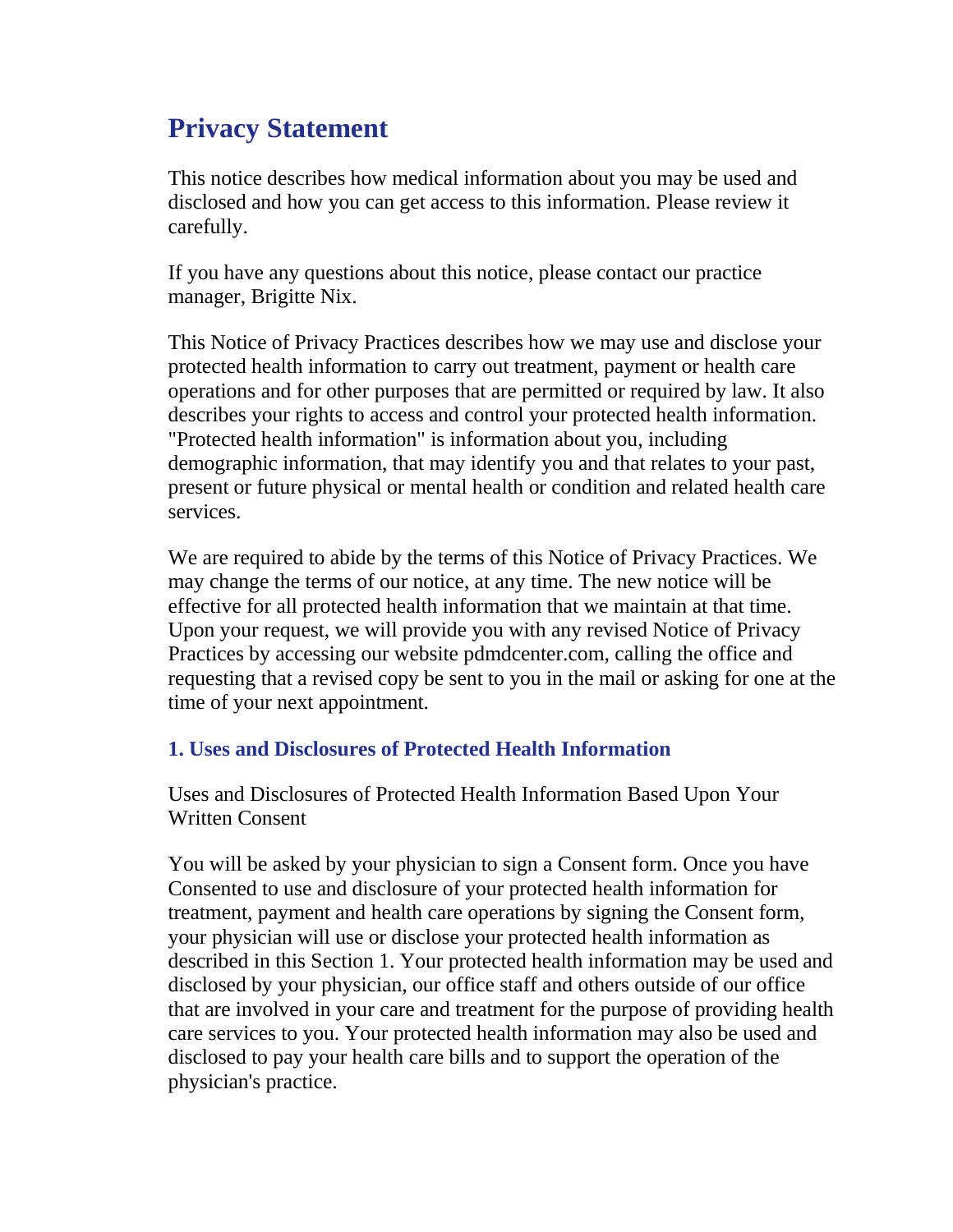Following are examples of the types of uses and disclosures of your protected health care information that the physician's office is permitted to make once you have signed our Consent form. These examples are not meant to be exhaustive, but to describe the types of uses and disclosures that may be made by our office once you have provided Consent.

Treatment: We will use and disclose your protected health information to provide, coordinate, or manage your health care and any related services. This includes the coordination or management of your health care with a third party that has already obtained your permission to have access to your protected health information. For example, we would disclose your protected health information, as necessary, to a home health agency that provides care to you. We will also disclose protected health information to other physicians who may be treating you when we have the necessary permission from you to disclose your protected health information. For example, your protected health information may be provided to a physician to whom you have been referred to ensure that the physician has the necessary information to diagnose or treat you.

In addition, we may disclose your protected health information from time-totime to another physician or health care provider (e.g., a specialist or laboratory) who, at the request of your physician, becomes involved in your care by providing assistance with your health care diagnosis or treatment to your physician.

Payment: Your protected health information will be used, as needed, to obtain payment for your health care services. This may include certain activities that your health insurance plan may undertake before it approves or pays for the health care services we recommend for you such as; making a determination of eligibility or coverage for insurance benefits, reviewing services provided to you for medical necessity, and undertaking utilization review activities. For example, obtaining approval for a hospital stay may require that your relevant protected health information be disclosed to the health plan to obtain approval for the hospital admission.

Healthcare Operations: We may use or disclose, as-needed, your protected health information in order to support the business activities of your physician's practice. These activities include, but are not limited to, quality assessment activities, employee review activities, training of medical students, licensing, marketing and fundraising activities, and conducting or arranging for other business activities.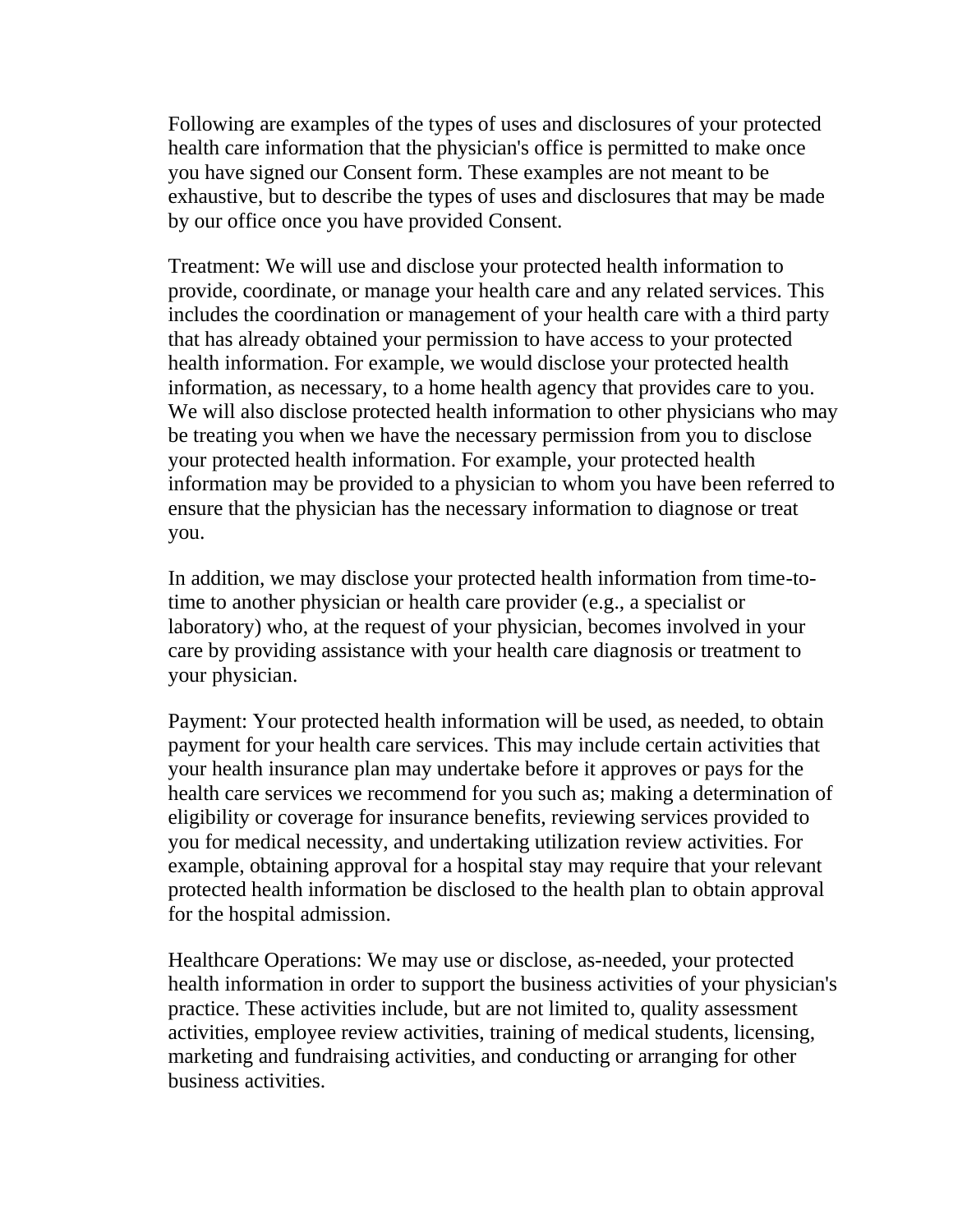For example, we may disclose your protected health information to medical school students that see patients at our office. In addition, we may use a sign-in sheet at the registration desk where you will be asked to sign your name and indicate your physician. We may also call you by name in the waiting room when your physician is ready to see you. We may use or disclose your protected health information, as necessary, to contact you to remind you of your appointment.

We will share your protected health information with third party "business associates" that perform various activities (e.g., billing, transcription services) for the practice. Whenever an arrangement between our office and a business associate involves the use or disclosure of your protected health information, we will have a written contract that contains terms that will protect the privacy of your protected health information.

We may use or disclose your protected health information, as necessary, to provide you with information about treatment alternatives or other healthrelated benefits and services that may be of interest to you. We may also use and disclose your protected health information for other marketing activities. For example, your name and address may be used to send you a newsletter about our practice and the services we offer. We may also send you information about products or services that we believe may be beneficial to you. You may contact our Privacy Contact to request that these materials not be sent to you.

We may use or disclose your demographic information and the dates that you received treatment from your physician, as necessary, in order to contact you for fundraising activities supported by our office. If you do not want to receive these materials, please contact our Privacy Contact and request that these fundraising materials not be sent to you.

Uses and Disclosures of Protected Health Information Based upon Your Written Authorization

Other uses and disclosures of your protected health information will be made only with your written Authorization, unless otherwise permitted or required by law as described below. You may revoke this Authorization, at any time, in writing, except to the extent that your physician or the physician's practice has taken an action in reliance on the use or disclosure indicated in the Authorization.

Other Permitted and Required Uses and Disclosures That May Be Made With Your Consent, Authorization or Opportunity to Object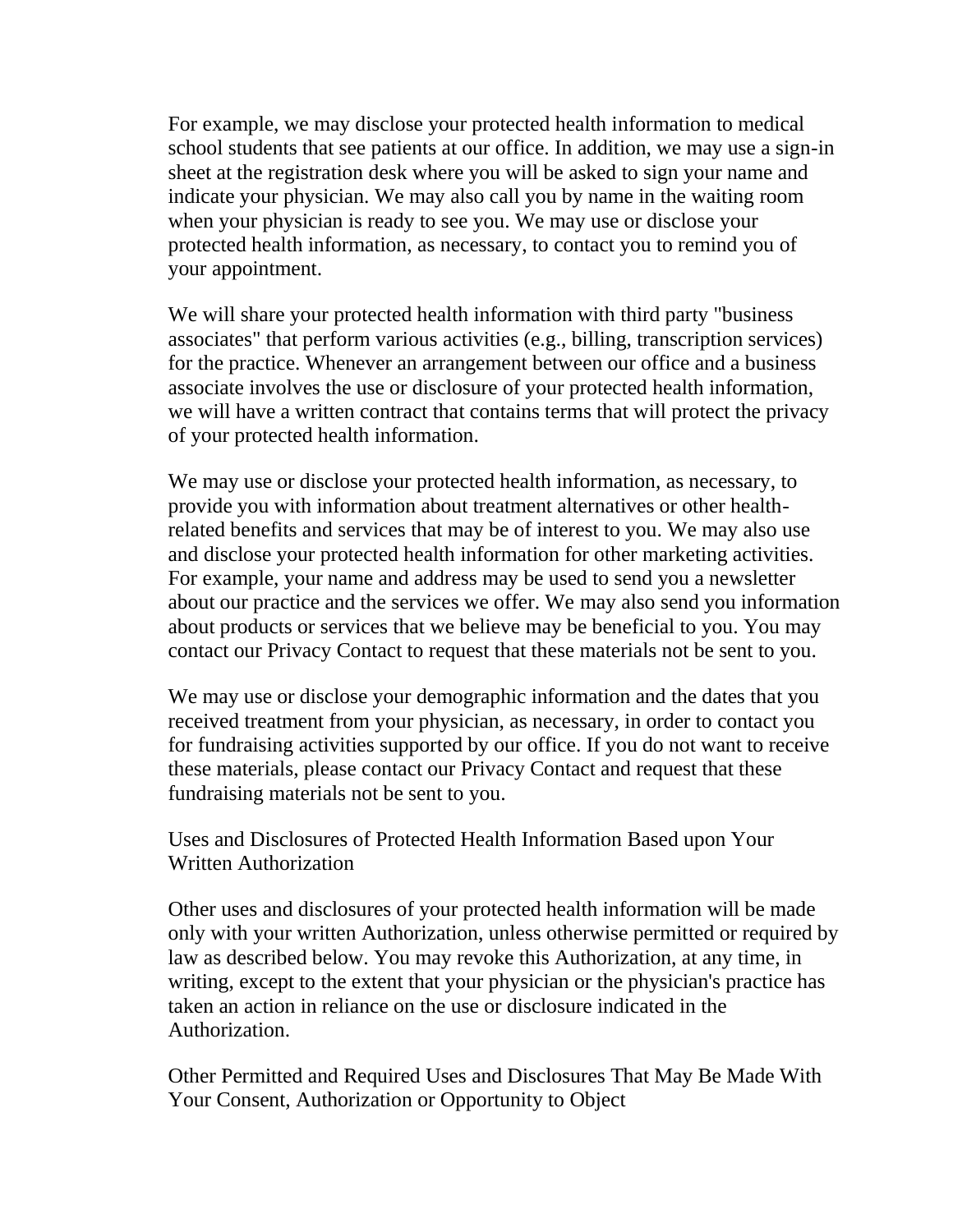We may use and disclose your protected health information in the following instances. You have the opportunity to agree or object to the use or disclosure of all or part of your protected health information. If you are not present or able to agree or object to the use or disclosure of the protected health information, then your physician may, using professional judgment, determine whether the disclosure is in your best interest. In this case, only the protected health information that is relevant to your health care will be disclosed.

Facility Directories: Unless you object, we will use and disclose in our facility directory your name, the location at which you are receiving care, your condition (in general terms), and your religious affiliation. All of this information, except religious affiliation, will be disclosed to people that ask for you by name. Members of the clergy will be told your religious affiliation. [Please note that this section will only be applicable to larger practices or those practices that operate facilities.]

Others Involved in Your Healthcare: Unless you object, we may disclose to a member of your family, a relative, a close friend or any other person you identify, your protected health information that directly relates to that person's involvement in your health care. If you are unable to agree or object to such a disclosure, we may disclose such information as necessary if we determine that it is in your best interest based on our professional judgment. We may use or disclose protected health information to notify or assist in notifying a family member, personal representative or any other person that is responsible for your care of your location, general condition or death. Finally, we may use or disclose your protected health information to an authorized public or private entity to assist in disaster relief efforts and to coordinate uses and disclosures to family or other individuals involved in your health care.

Emergencies: We may use or disclose your protected health information in an emergency treatment situation. If this happens, your physician shall try to obtain your Consent as soon as reasonably practicable after the delivery of treatment. If your physician or another physician in the practice is required by law to treat you and the physician has attempted to obtain your Consent but is unable to obtain your Consent, he or she may still use or disclose your protected health information to treat you.

Communication Barriers: We may use and disclose your protected health information if your physician or another physician in the practice attempts to obtain Consent from you but is unable to do so due to substantial communication barriers and the physician determines, using professional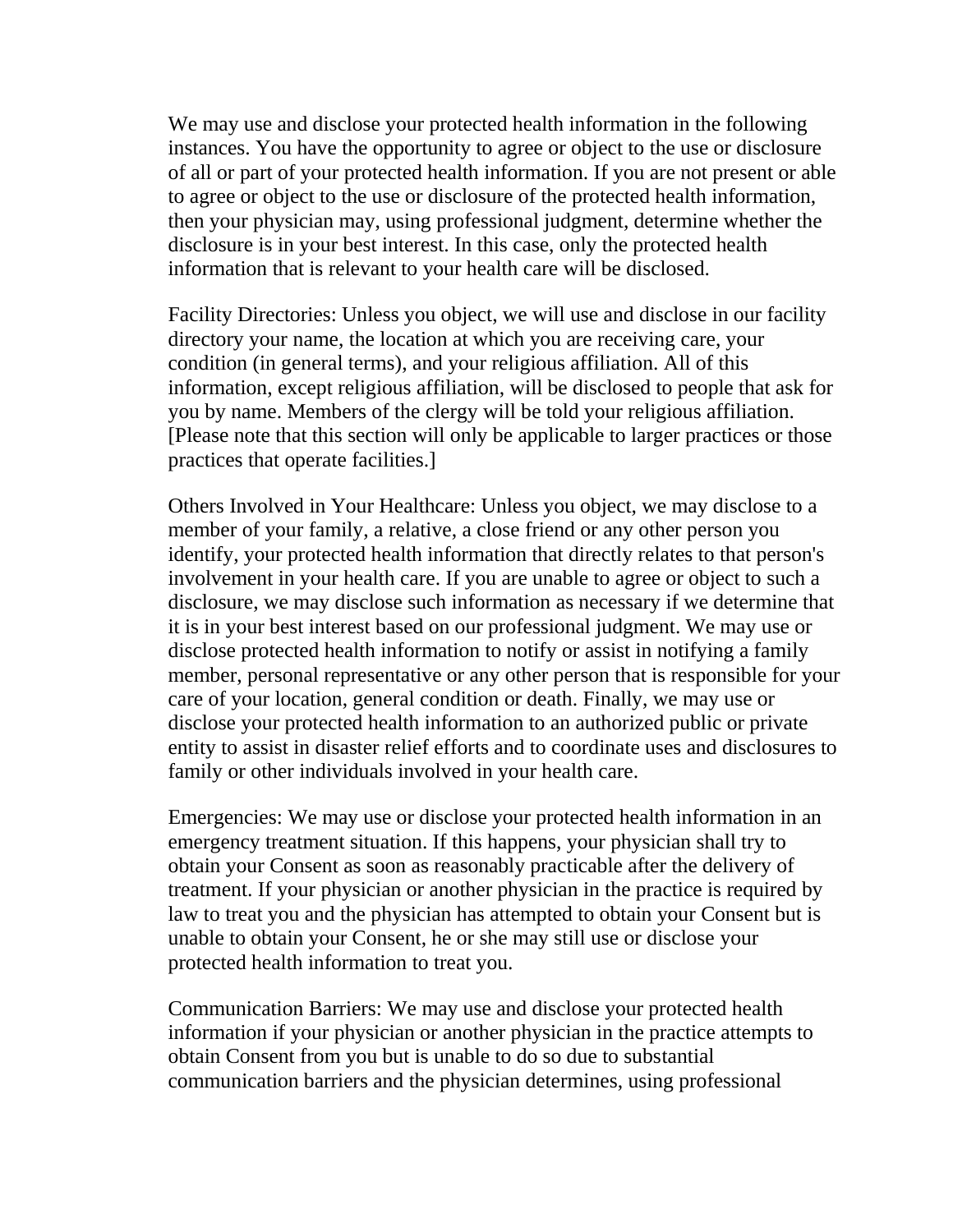judgment, that you intend to Consent to use or disclosure under the circumstances.

Other Permitted and Required Uses and Disclosures That May Be Made Without Your Consent, Authorization or Opportunity to Object

We may use or disclose your protected health information in the following situations without your Consent or Authorization. These situations include:

Required By Law: We may use or disclose your protected health information to the extent that the use or disclosure is required by law. The use or disclosure will be made in compliance with the law and will be limited to the relevant requirements of the law. You will be notified, as required by law, of any such uses or disclosures.

Public Health: We may disclose your protected health information for public health activities and purposes to a public health authority that is permitted by law to collect or receive the information. The disclosure will be made for the purpose of controlling disease, injury or disability. We may also disclose your protected health information, if directed by the public health authority, to a foreign government agency that is collaborating with the public health authority.

Communicable Diseases: We may disclose your protected health information, if authorized by law, to a person who may have been exposed to a communicable disease or may otherwise be at risk of contracting or spreading the disease or condition.

Health Oversight: We may disclose protected health information to a health oversight agency for activities authorized by law, such as audits, investigations, and inspections. Oversight agencies seeking this information include government agencies that oversee the health care system, government benefit programs, other government regulatory programs and civil rights laws.

Abuse or Neglect: We may disclose your protected health information to a public health authority that is authorized by law to receive reports of child abuse or neglect. In addition, we may disclose your protected health information if we believe that you have been a victim of abuse, neglect or domestic violence to the governmental entity or agency authorized to receive such information. In this case, the disclosure will be made consistent with the requirements of applicable federal and state laws.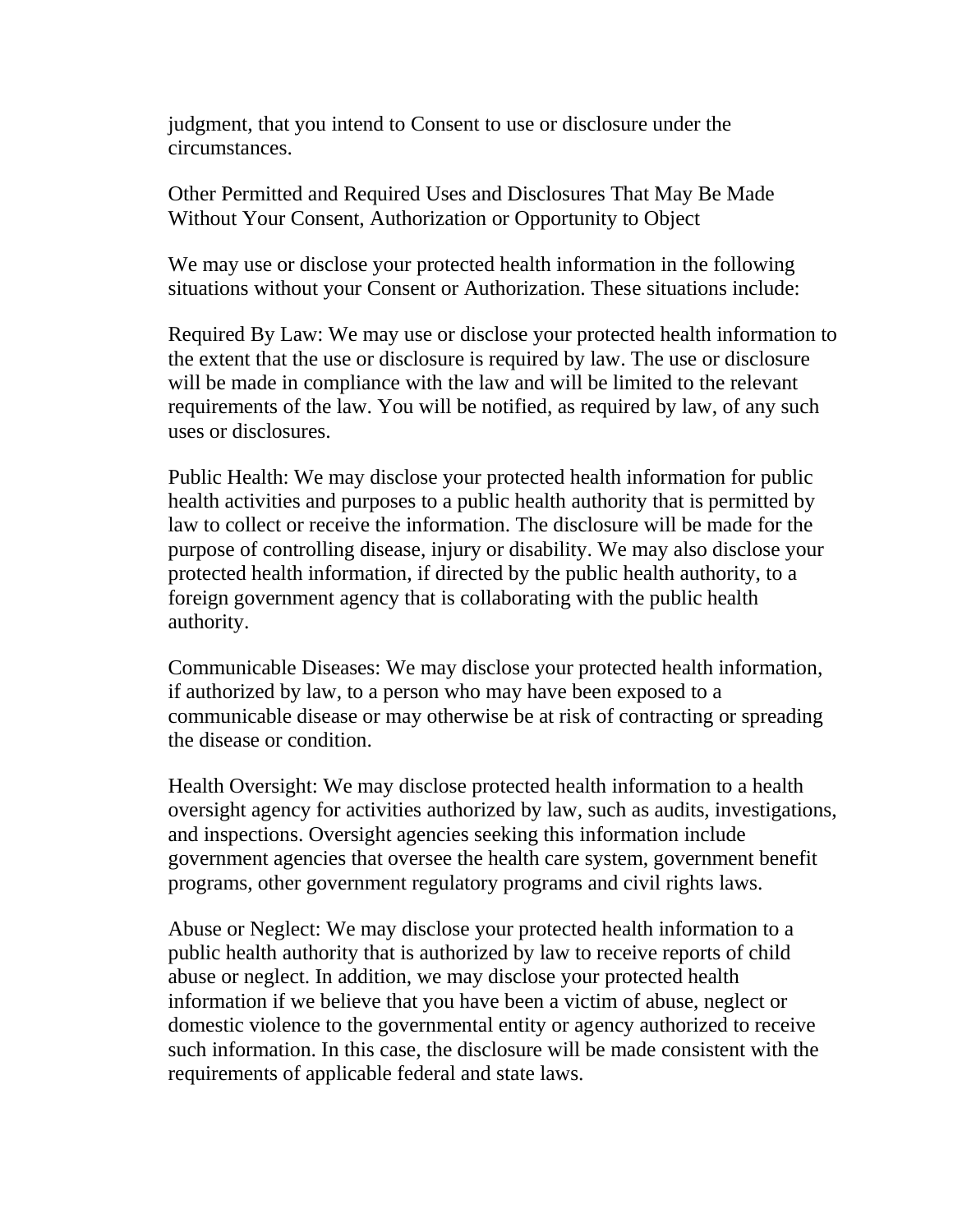Food and Drug Administration: We may disclose your protected health information to a person or company required by the Food and Drug Administration to report adverse events, product defects or problems, biologic product deviations, track products; to enable product recalls; to make repairs or replacements, or to conduct post marketing surveillance, as required.

Legal Proceedings: We may disclose protected health information in the course of any judicial or administrative proceeding, in response to an order of a court or administrative tribunal (to the extent such disclosure is expressly authorized), in certain conditions in response to a subpoena, discovery request or other lawful process.

Law Enforcement: We may also disclose protected health information, so long as applicable legal requirements are met, for law enforcement purposes. These law enforcement purposes include (1) legal processes and otherwise required by law, (2) limited information requests for identification and location purposes, (3) pertaining to victims of a crime, (4) suspicion that death has occurred as a result of criminal conduct, (5) in the event that a crime occurs on the premises of the practice, and (6) medical emergency (not on the Practice's premises) and it is likely that a crime has occurred.

Coroners, Funeral Directors, and Organ Donation: We may disclose protected health information to a coroner or medical examiner for identification purposes, determining cause of death or for the coroner or medical examiner to perform other duties authorized by law. We may also disclose protected health information to a funeral director, as authorized by law, in order to permit the funeral director to carry out their duties. We may disclose such information in reasonable anticipation of death. Protected health information may be used and disclosed for cadaveric organ, eye or tissue donation purposes.

Research: We may disclose your protected health information to researchers when their research has been approved by an institutional review board that has reviewed the research proposal and established protocols to ensure the privacy of your protected health information.

Criminal Activity: Consistent with applicable federal and state laws, we may disclose your protected health information, if we believe that the use or disclosure is necessary to prevent or lessen a serious and imminent threat to the health or safety of a person or the public. We may also disclose protected health information if it is necessary for law enforcement authorities to identify or apprehend an individual.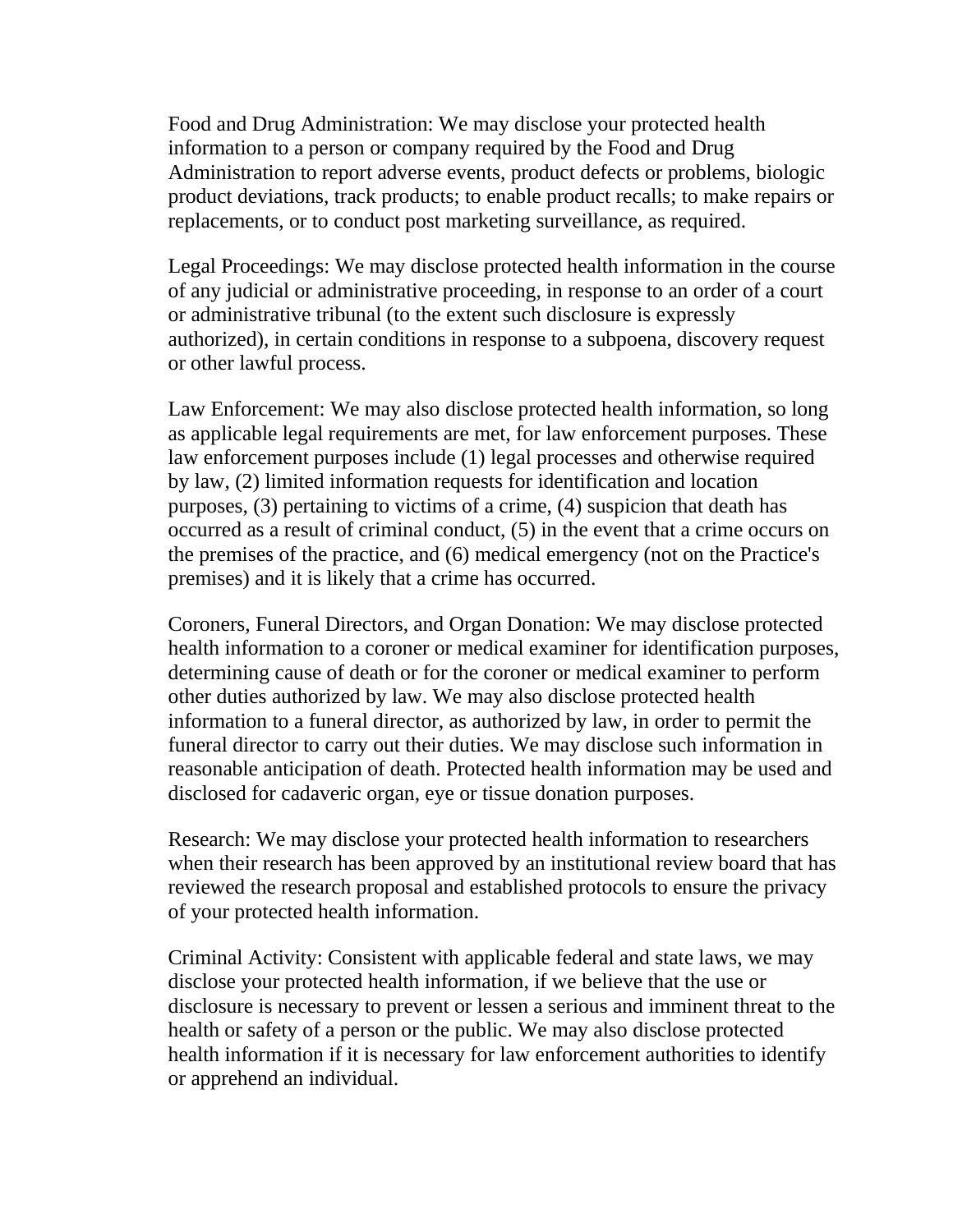Military Activity and National Security: When the appropriate conditions apply, we may use or disclose protected health information of individuals who are Armed Forces personnel (1) for activities deemed necessary by appropriate military command authorities; (2) for the purpose of a determination by the Department of Veterans Affairs of your eligibility for benefits, or (3) to foreign military authority if you are a member of that foreign military services. We may also disclose your protected health information to authorized federal officials for conducting national security and intelligence activities, including for the provision of protective services to the President or others legally authorized.

Workers' Compensation: Your protected health information may be disclosed by us as authorized to comply with workers' compensation laws and other similar legally-established programs.

Inmates: We may use or disclose your protected health information if you are an inmate of a correctional facility and your physician created or received your protected health information in the course of providing care to you.

Required Uses and Disclosures: Under the law, we must make disclosures to you and when required by the Secretary of the Department of Health and Human Services to investigate or determine our compliance with the requirements of Section 164.500 et. seq.

## **2. Your Rights**

Following is a statement of your rights with respect to your protected health information and a brief description of how you may exercise these rights.

You have the right to inspect and copy your protected health information. This means you may inspect and obtain a copy of protected health information about you that is contained in a designated record set for as long as we maintain the protected health information. A "designated record set" contains medical and billing records and any other records that your physician and the practice uses for making decisions about you.

Under federal law, however, you may not inspect or copy the following records; psychotherapy notes; information compiled in reasonable anticipation of, or use in, a civil, criminal, or administrative action or proceeding, and protected health information that is subject to law that prohibits access to protected health information. Depending on the circumstances, a decision to deny access may be reviewable. In some circumstances, you may have a right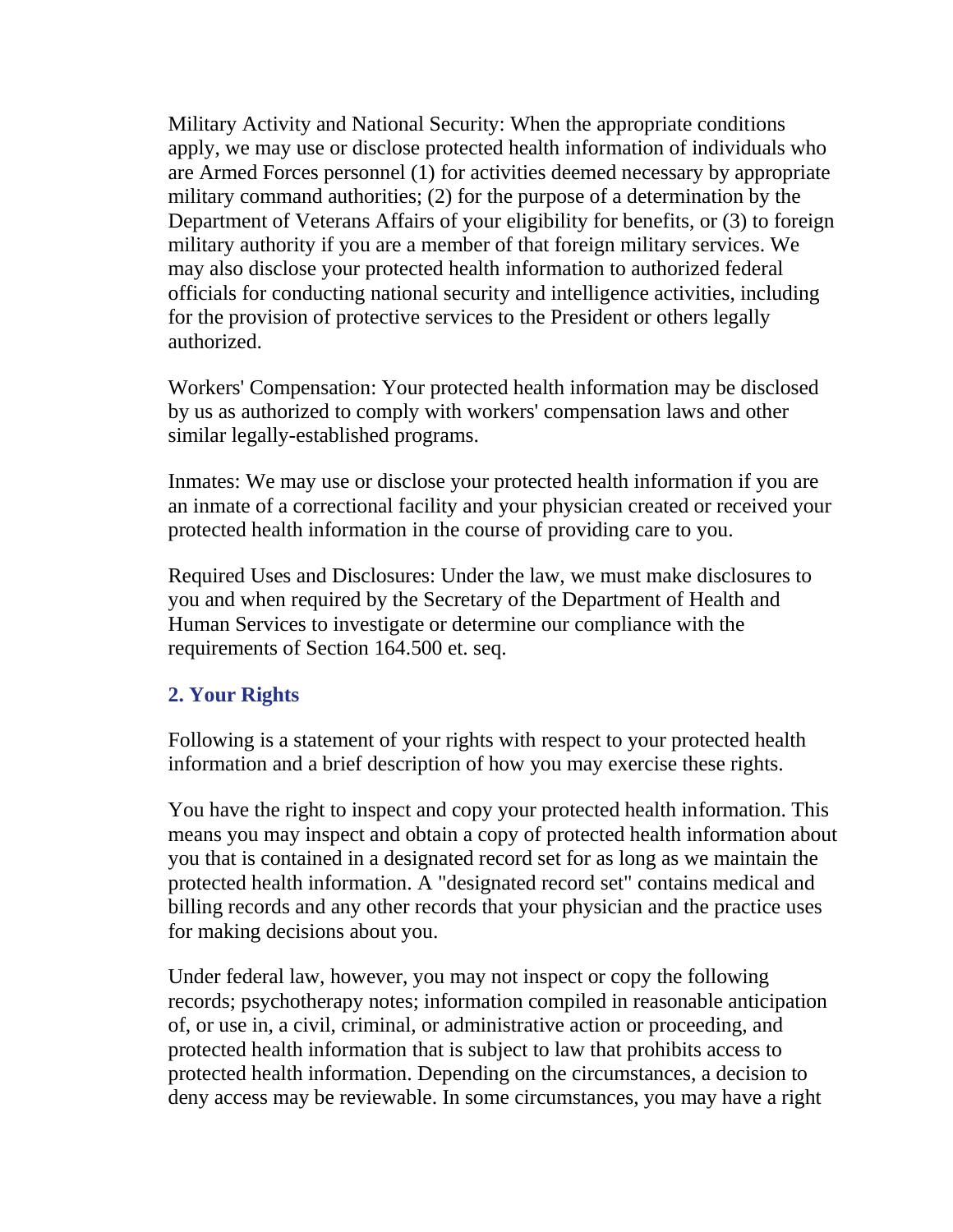to have this decision reviewed. Please contact our Privacy Contact if you have questions about access to your medical record.

You have the right to request a restriction of your protected health information. This means you may ask us not to use or disclose any part of your protected health information for the purposes of treatment, payment or healthcare operations. You may also request that any part of your protected health information not be disclosed to family members or friends who may be involved in your care or for notification purposes as described in this Notice of Privacy Practices. Your request must state the specific restriction requested and to whom you want the restriction to apply.

Your physician is not required to agree to a restriction that you may request. If physician believes it is in your best interest to permit use and disclosure of your protected health information, your protected health information will not be restricted. If your physician does agree to the requested restriction, we may not use or disclose your protected health information in violation of that restriction unless it is needed to provide emergency treatment. With this in mind, please discuss any restriction you wish to request with your physician. You may request a restriction by contacting your physician and documenting the specific restrictions that the physician and you agree to.

You have the right to request to receive confidential communications from us by alternative means or at an alternative location. We will accommodate reasonable requests. We may also condition this accommodation by asking you for information as to how payment will be handled or specification of an alternative address or other method of contact. We will not request an explanation from you as to the basis for the request. Please make this request in writing to our Privacy Contact.

You may have the right to have your physician amend your protected health information. This means you may request an amendment of protected health information about you in a designated record set for as long as we maintain this information. In certain cases, we may deny your request for an amendment. If we deny your request for amendment, you have the right to file a statement of disagreement with us and we may prepare a rebuttal to your statement and will provide you with a copy of any such rebuttal. Please contact our Privacy Contact to determine if you have questions about amending your medical record.

You have the right to receive an accounting of certain disclosures we have made, if any, of your protected health information. This right applies to